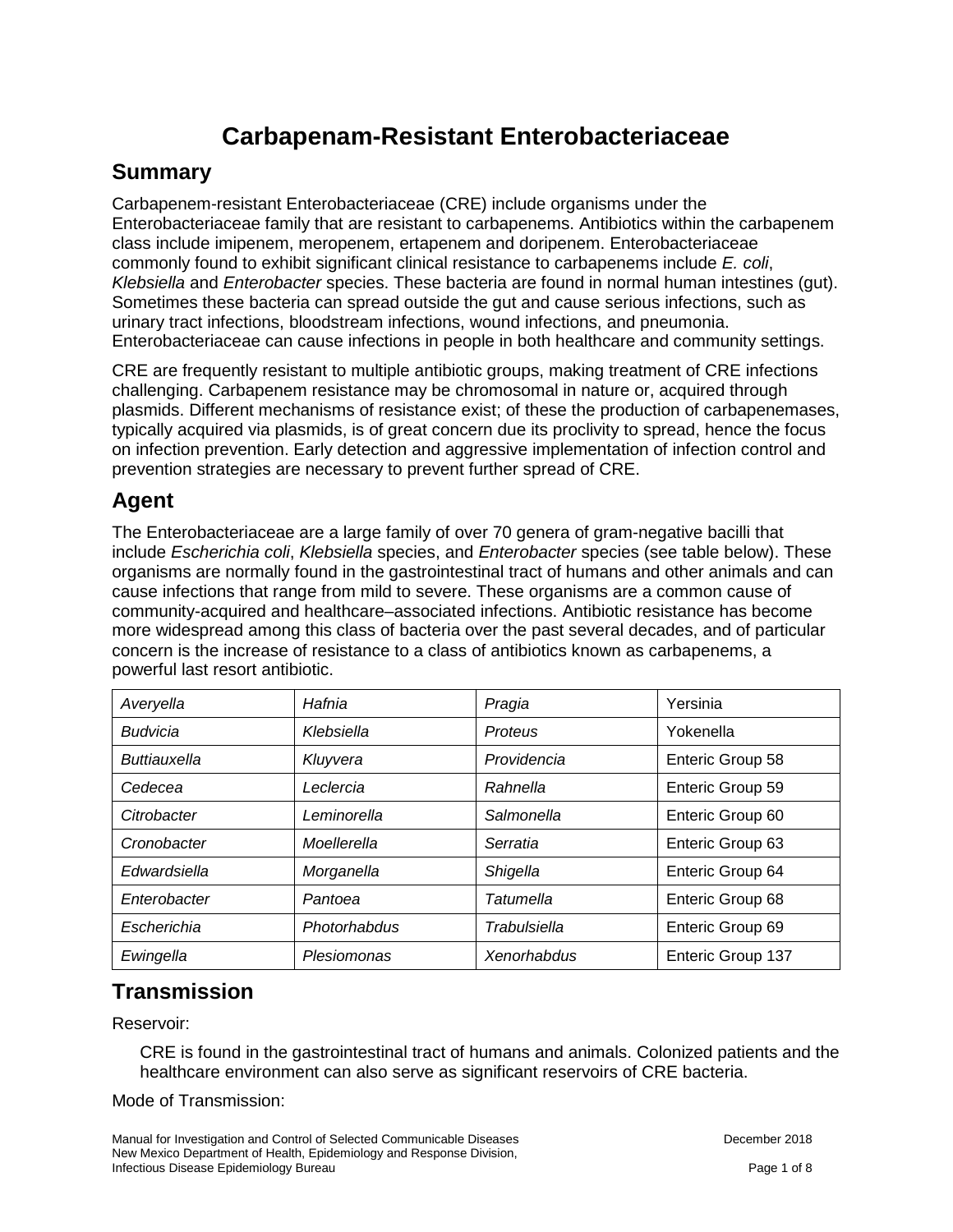- Person to person through contact with infected or colonized people, particularly through secretions, wounds or stool
- Contact with contaminated equipment
- Through the hands of healthcare personnel
- Self-inoculation of gut bacteria

Period of communicability:

• Once infected or colonized, colonization is considered indefinite and patient should be placed on contact precautions at time of admission.

#### **Clinical Disease**

Illness:

CRE can cause pneumonia, bloodstream infections, urinary tract infections, intra-abdominal infections, and surgical site infections, among others. Patients can be colonized with CRE (positive clinical culture without symptoms of infection); however, they can serve as vectors to other patients or sources for health care facility outbreaks. Patients most at risk for CRE infection are those with chronic medical conditions, frequent or prolonged stays in health care settings, invasive medical devices (e.g., ventilators or intravenous catheters), or a history of taking certain antibiotics for long periods of time.

### **Laboratory Diagnosis**

A confirmed case of CRE is a patient whose clinical or surveillance specimen culture yields a bacterium of the *Enterobacteriaceae family* that test resistant to any carbapenem including doripenem, ertapenem, imipenem, or meropenem using the current M100-S26 CLSI breakpoints. All confirmed isolates should be forwarded to the State Public Health Laboratory (SLD) for further characterization.

| <b>Current MIC Breakpoints (µg/mL)</b> <sup>1</sup> |                    |                     |                  |  |
|-----------------------------------------------------|--------------------|---------------------|------------------|--|
| <b>MIC Interpretation</b> <sub>2</sub>              |                    |                     |                  |  |
| <b>Carbapenems</b>                                  | <b>Susceptible</b> | <b>Intermediate</b> | <b>Resistant</b> |  |
| Doripenem                                           | $\leq 1$           | 2                   | ≥4               |  |
| Ertapenem                                           | ≤0.5               |                     | $\geq$ 2         |  |
| Imipenem                                            | $\leq 1$           | 2                   | $\geq 4$         |  |
| Meropenem                                           | ≤1                 | 2                   | ≥4               |  |
|                                                     |                    |                     |                  |  |

1MIC = minimum inhibitory concentration 2CLSI. *Performance Standards for Antimicrobial Susceptibility Testing Twenty-Sixth Informational Supplement* 3CLSI document M100-S26, Wayne, PA: Clinical and Laboratory Standards Institute: Jan 2016.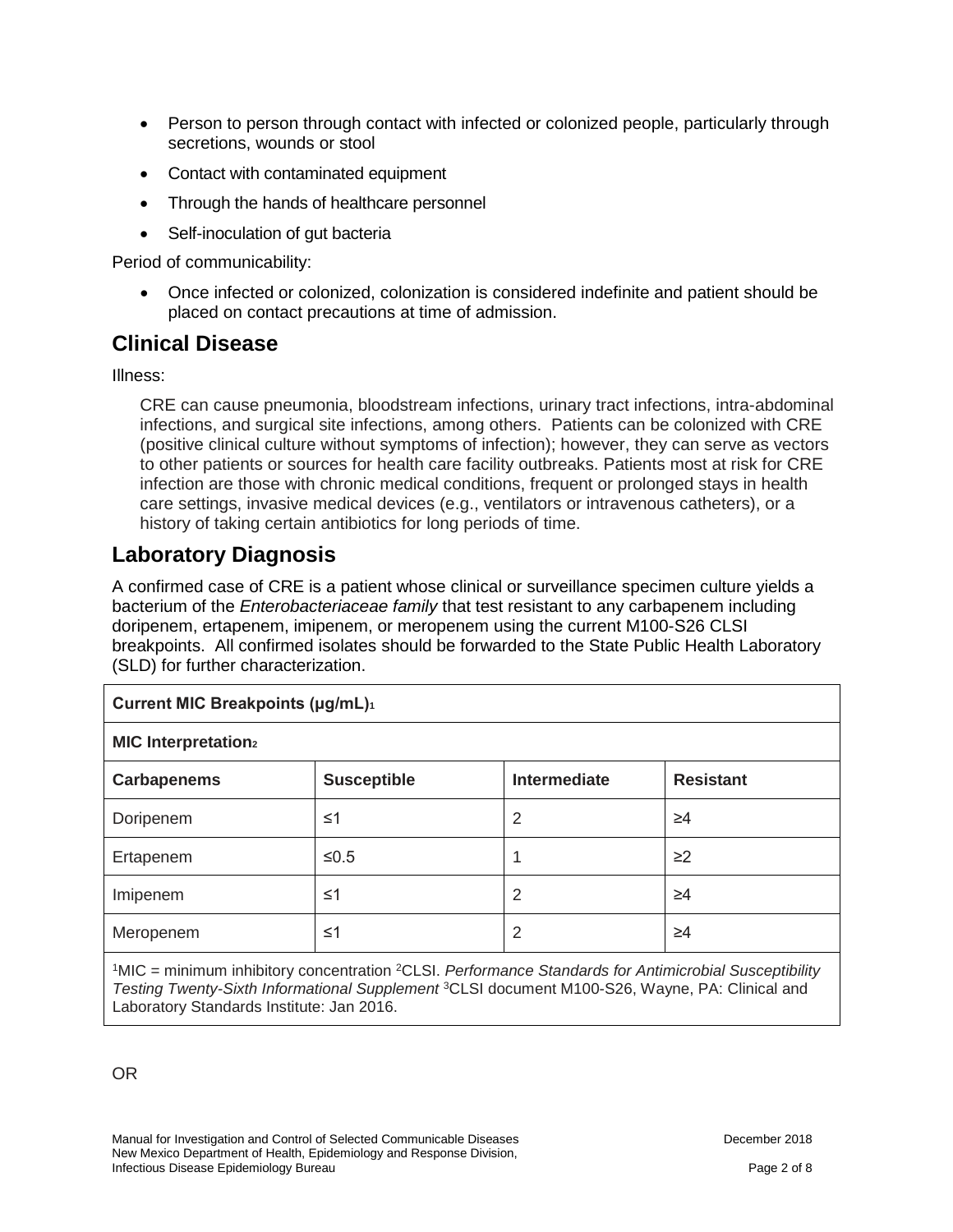Positive for a carbapenemase by a nucleic acid amplification test; (e.g., PCR-positive for KPC, NDM, IMP, VIM, or OXA-48)

OR

Are positive for carbapenemase production by a phenotypic test.

Note: *Proteus* spp., *Providencia* spp. and *Morganella* spp. are excluded from this definition if only imipenem resistance is detected because these species have intrinsic resistance to imipenem. For example, isolates that test ertapenem susceptible but imipenem resistant would not meet the definition.

#### **Treatment**

Treatment is case specific and based on clinical signs and symptoms as well as pertinent laboratory or radiologic findings. Containment is the priority for public health.

#### **Surveillance**

Case Definition:

Confirmed: meets laboratory criteria (below)

Probable: not applicable

Suspect: not applicable

When to Report:

- Laboratory isolation of any Enterobacteriaceae genera with resistance to imipenem, meropenem, doripenem, or ertapenem *from any site*.
- Whenever an Enterobacteriaceae genera organism is tested for resistance mechanism.
- Any diagnosis of Carbapenem-resistant Enterobacteriaceae (CRE) or Carbapenamase producing

CRE (CP‐CRE) infection or colonization.

What to Report:

- The Enterobacteriaceae genera that is resistant to Carbapenamase.
- The results of all susceptibility testing done on the specimen, including MIC and interpretations
- All results (positive and negative) resistance mechanism tests (Modified Hodge Test, CarbaNP, KPC, NDM, VIM, IMP, OXA‐48, etc).

#### **Reporting**

Report all infections, including non-healthcare-associated, within 24 hours to Epidemiology and Response Division (ERD) by fax at 505-827-0013 or by phone at 505-827-0006. Information needed includes: patient's name, age, date of birth, sex, race, ethnicity, home address, home phone number, occupation, specimen collection date, and health care provider.

#### **Case Investigation**

Manual for Investigation and Control of Selected Communicable Diseases **December 2018** December 2018 New Mexico Department of Health, Epidemiology and Response Division, Infectious Disease Epidemiology Bureau Page 3 of 8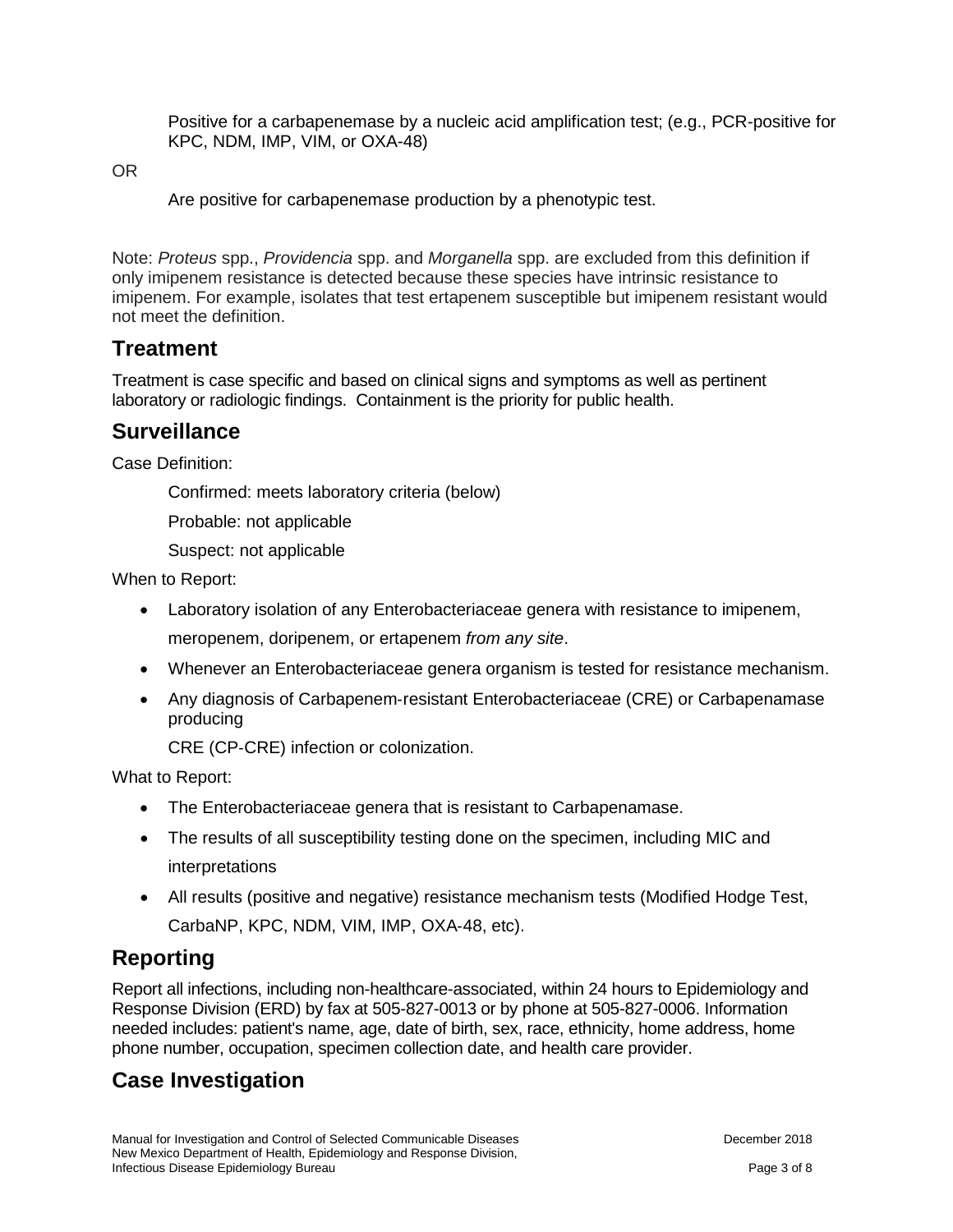Use the CRE checklist to begin an investigation. Information should also be entered into NMEDSS per established procedures. Clinical laboratory should be contacted to ensure submission of isolates to SLD. Case should then be referred to Healthcare-associated Infections (HAI) epidemiologist for further management.

#### **SUBMISSION** Please send isolates to SLD 1101 Camino de Salud NE Albuquerque, NM 87102

Collection: Send isolate on culture medium such as nutrient agar slants or MAC agar plates.

Special Requirements: Carbapenemase producing *Enterobacteriaceae* plasmids are not stable. Keep isolate refrigerated until shipment. Avoid multiple subcultures.

Handling: Refrigerate immediately upon growth of isolate.

Include: Copy of **susceptibility report** and Clinical Test Request form.

Analysis Requested: Under Bacteriology, please check "Other:" and write in "CRE" and organism genus and species.



Shipping: Send cold, on an ice pack. Do not freeze. Pack as a Category B Specimen in accordance with all Department of Transportation (DOT) and International Air Transport Association (IATA) guidelines. Send to the Scientific Laboratory Division (SLD).

Contact: GM Supervisor (505-383-9128), or GM Line Supervisor (505-383-9127).

## **Control Measures**

Hand washing is the most important measure for preventing transmission of CRE. Wash hands before preparing or eating food, before and after changing wound dressings, after coughing or sneezing, after blowing your nose, and after using the bathroom. Use household hand soap and warm water and rub hands for at least 20 seconds before rinsing.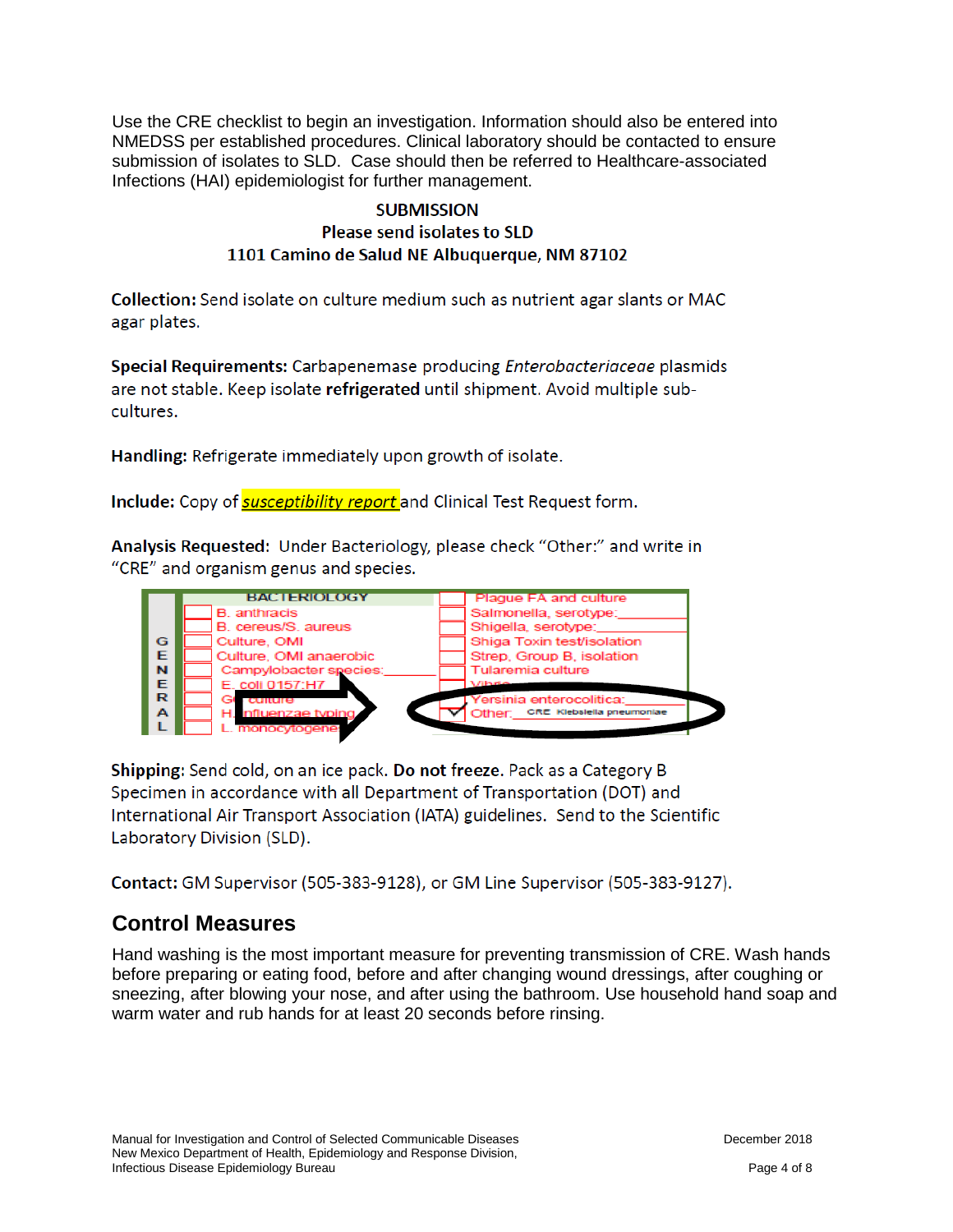If an individual requires continued care at home, caregivers should wear gloves when handling body fluids (urine, wound drainage, etc.), when providing care, or when in contact with surfaces contaminated with body fluids. They should wash hands immediately after removing gloves.

Disposable items soiled by body fluids (dressings, diapers, used gloves, etc.) should be placed in the trash immediately. Good cleaning with soap and water followed by a household disinfectant such as bleach is adequate to disinfect surfaces contaminated with CRE. Launder used clothing, sheets and linens using standard laundry detergent and make sure items are completely dry before using. Used dishes and utensils can be handled and washed as usual.

#### See Appendix A for Facility Control Measures

Please refer to CDCs toolkit at:<https://www.cdc.gov/hai/pdfs/cre/CRE-guidance-508.pdf> for additional facility recommendations.

#### **Management of CRE in Child Care Centers**

Refer to recommendations above.

#### **References**

Centers for Disease Control and Prevention. Vital Signs Aug 4, 2015. Making Health Care Safer: Stop Spread of Antibiotic Resistance. [www.cdc.gov/vitalsigns/](http://www.cdc.gov/vitalsigns/) stop-spread/index.html.

Centers for Disease Control and Prevention. 2012 CRE Toolkit: Guidance for Control of Carbapenem-resistant Enterobacteriaceae (CRE). Available at: www.cdc.gov/hai/organisms/cre/cre-toolkit/index.html.

Clinical and Laboratory Standards Institute (CLSI). Performance standards for antimicrobial susceptibility testing. Twenty-fifth informational supplement. CLSI Document M100-S25. Wayne, PA, 2015.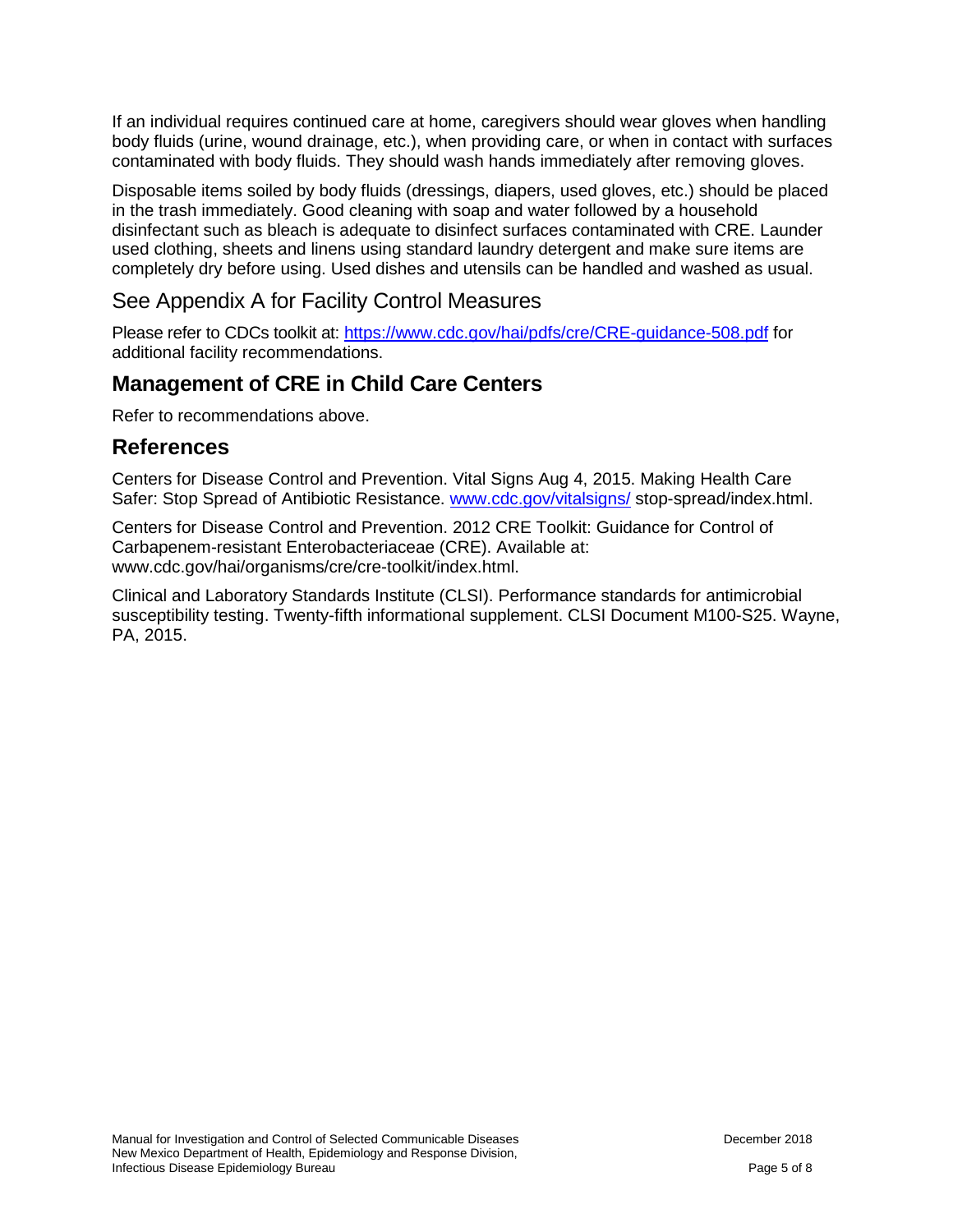#### **Appendix A**

### **Infection Prevention Action Needed**

If patient is infected or has been colonized with either a **carbapenem-resistant Enterobacteriaceae (CRE)**, **carbapenemase-producing CRE (CP-CRE),** or a **carbapenemase-producing Pseudomonas aeruginosa (CP-PA)**.

Depending on the bacteria, the following actions items need to be **implemented immediately**.

| <b>Acute Care Hospitals</b>                                                      |                                   |                                   |                     |                  |  |
|----------------------------------------------------------------------------------|-----------------------------------|-----------------------------------|---------------------|------------------|--|
| <b>Patient Recommendations</b>                                                   |                                   |                                   |                     |                  |  |
| <b>Infection Prevention</b>                                                      | <b>CRE</b>                        |                                   | <b>CP-CRE/CP-PA</b> |                  |  |
| <b>Measures</b>                                                                  | <b>Infected</b>                   | <b>Colonized</b>                  | <b>Infected</b>     | <b>Colonized</b> |  |
| <b>Standard Precautions</b>                                                      | Yes                               | Yes                               | Yes                 | Yes              |  |
| <b>Contact Precautions</b>                                                       | Yes                               | Yes                               | Yes                 | Yes              |  |
| Designated or Disposable<br>Equipment                                            | Yes                               | Yes                               | Yes                 | Yes              |  |
| <b>Private Rooms</b>                                                             | Yes, if<br>available <sup>1</sup> | Yes, if<br>available <sup>1</sup> | Yes                 | Yes              |  |
| Door Signage                                                                     | Yes                               | Yes                               | Yes                 | Yes              |  |
| Chlorhexidine (CHG) Bathing                                                      | Yes                               | Yes                               | Yes                 | Yes              |  |
| <b>Visitor Recommendations</b>                                                   |                                   |                                   |                     |                  |  |
| Frequently perform hand<br>hygiene, emphasizing after<br>leaving resident's room | Yes                               | Yes                               | Yes                 | Yes              |  |
| Wear gown/gloves if contact<br>with body fluids is anticipated                   | Yes                               | Yes                               | Yes                 | Yes              |  |
| Wear gown/gloves if no<br>contact with body fluids is<br>anticipated             | <b>No</b>                         | No                                | <b>No</b>           | <b>No</b>        |  |

| <b>Long Term Care Facilities</b>      |                                   |                                           |                     |                  |  |
|---------------------------------------|-----------------------------------|-------------------------------------------|---------------------|------------------|--|
| <b>Patient Recommendations</b>        |                                   |                                           |                     |                  |  |
| <b>Infection Prevention</b>           | <b>CRE</b>                        |                                           | <b>CP-CRE/CP-PA</b> |                  |  |
| <b>Measures</b>                       | <b>Infected</b>                   | <b>Colonized</b>                          | <b>Infected</b>     | <b>Colonized</b> |  |
| <b>Standard Precautions</b>           | Yes                               | Yes                                       | Yes                 | Yes              |  |
| <b>Contact Precautions</b>            | Yes                               | No, unless at<br>higher risk <sup>2</sup> | Yes                 | Yes              |  |
| Designated or Disposable<br>Equipment | Yes                               | No, unless at<br>higher risk <sup>2</sup> | Yes                 | Yes              |  |
| <b>Private Rooms</b>                  | Yes, if<br>available <sup>1</sup> | No, unless at<br>higher risk <sup>2</sup> | Yes                 | Yes              |  |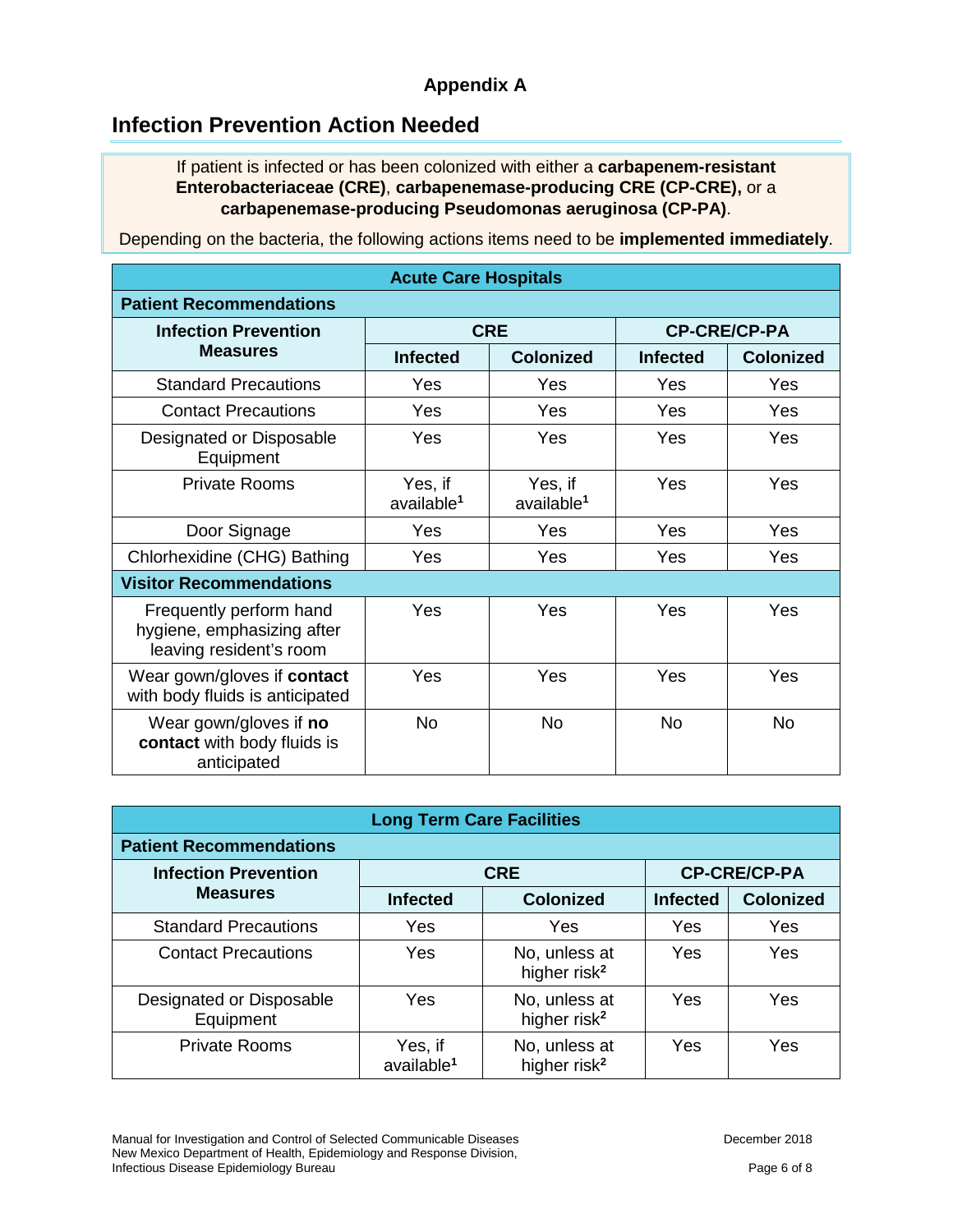| Restricted to room                                                               | No, unless at<br>higher risk <sup>2</sup> | No, unless at<br>higher risk <sup>2</sup> | Yes       | No, unless<br>at higher<br>risk <sup>2</sup> |
|----------------------------------------------------------------------------------|-------------------------------------------|-------------------------------------------|-----------|----------------------------------------------|
| Door Signage                                                                     | Yes                                       | No, unless at<br>higher risk <sup>2</sup> | Yes       | Yes                                          |
| Chlorhexidine (CHG) Bathing                                                      | Yes                                       | No, unless at<br>higher risk <sup>2</sup> | Yes       | <b>Yes</b>                                   |
| <b>Enhanced Environmental</b><br>Cleaning <sup>3</sup>                           | Yes                                       | No.                                       | Yes       | Yes                                          |
| <b>Visitor Recommendations</b>                                                   |                                           |                                           |           |                                              |
| Frequently perform hand<br>hygiene, emphasizing after<br>leaving resident's room | Yes                                       | Yes                                       | Yes       | <b>Yes</b>                                   |
| Wear gown/gloves if contact<br>with body fluids is anticipated                   | Yes                                       | Yes                                       | Yes       | Yes                                          |
| Wear gown/gloves if no<br>contact with body fluids is<br>anticipated             | <b>No</b>                                 | <b>No</b>                                 | <b>No</b> | <b>No</b>                                    |

*1. Private room is highly recommended but is left to the discretion of the infectious disease consult and/or the infection preventionist. Please refer to the microbiology laboratory results for susceptibility pattern.* 

- *2. Contact precautions should be maintained and, if feasible, provided a private room for residents who are at higher risk for transmission (i.e ventilator-dependent patients, wounds with difficult to control drainage, incontinence of urine or stool, or those who engage in behavior that spreads infection).*
- **3.** *Ensure that environmental cleaning procedures adhere to Hospital Infection Control Practices Advisory Committee (HICPAC) recommendations. (CDC. The Guidelines for Environmental Infection Control in Health-Care Facilities. MMWR 2003/52(RR10);1-42*)